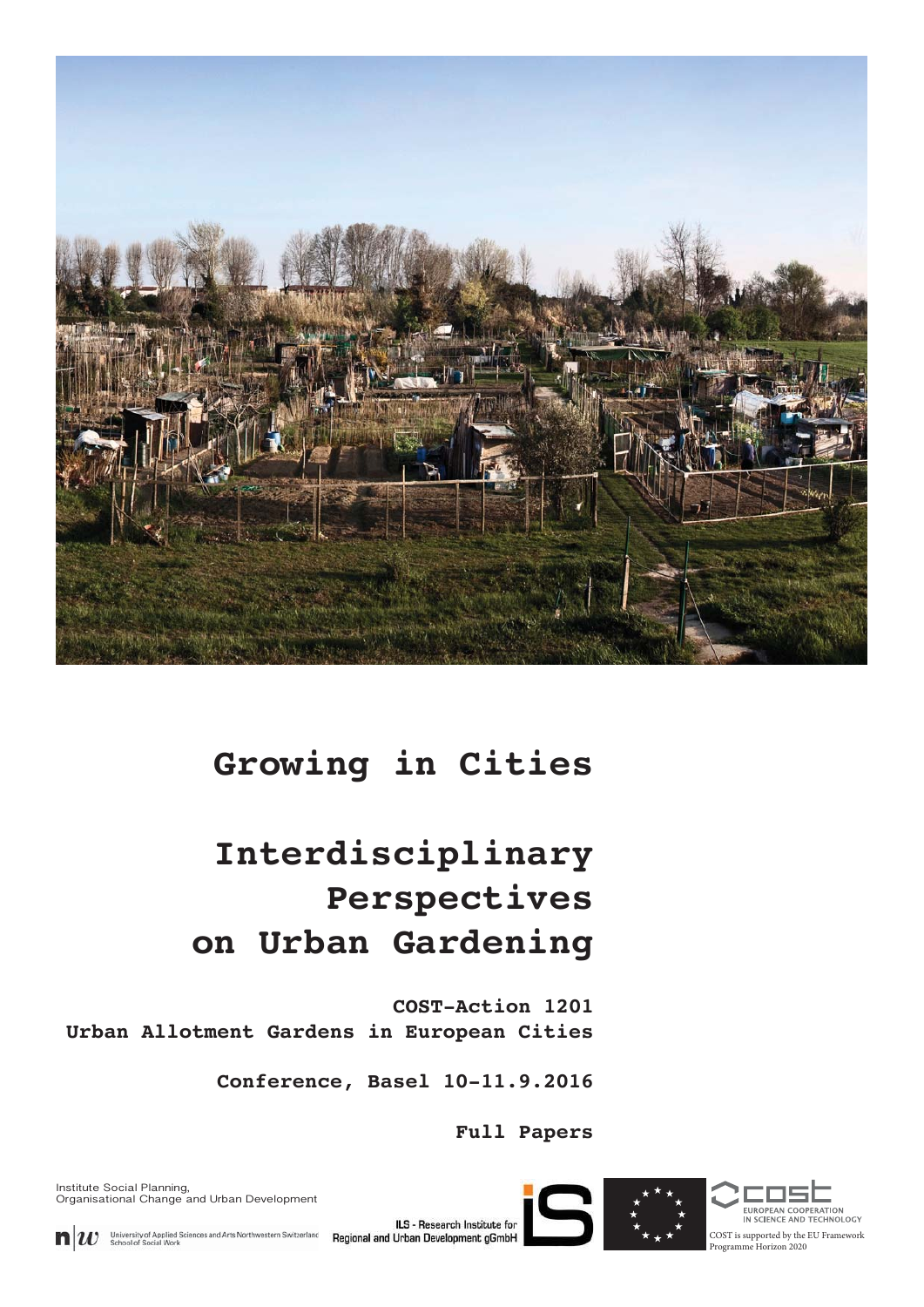**Public policy and community gardening in Rome: progress and contradiction** 

Authors: Filippo Celata, University La Sapienza, Italy (filippo.celata@uniroma1.it)

Raffaella Coletti, University La Sapienza, Italy (raffaella.coletti@uniroma1.it)

**Keywords:** Urban Gardening, Community Gardens, Public Policies, Rome, Community Based Initiatives

#### **Abstract**

Community gardening has been regarded as a practice through which citizens can challenge dominant power relations and claim back their rights to the city. It has also been considered a form of collaborative government used to reduce state responsibilities in social service provision in a context of neo-liberalization. In any given case, understanding whether public policies are enabling or disabling community gardening initiatives by providing specific regulations, public support or a favourable environment for community organizing, is crucial. This issue has recently garnered much attention worldwide and the aim of this paper is to contribute to this debate by focusing on the case of Rome, Italy. Like many other cities in the world, Rome is witnessing an important diffusion of community gardening initiatives. Thus far, the proliferation of community gardening has taken place in an almost completely spontaneous form and risen from the grassroots level in a lack of a legislative and regulatory framework, both at the national and local scale. In July 2015, the municipality of Rome enacted a regulation in this vacuum which is currently in its initial stages. This paper aims at understanding the aims and expected outcomes of this specific regulation, focusing, in particular, on the extent to which such a policy simply promotes the diffusion of community gardening initiatives, or aims at regulating and disciplining their practices.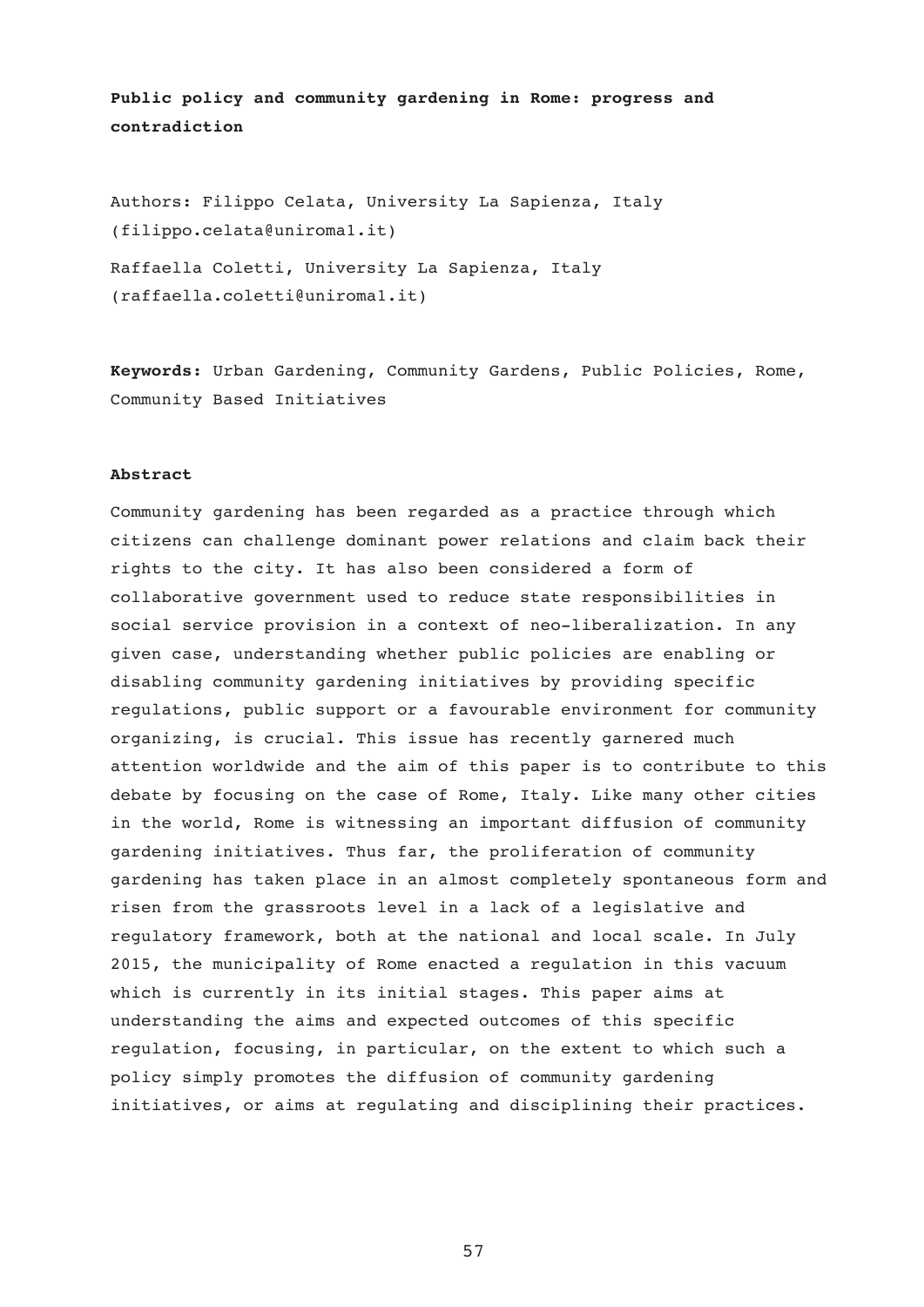## **Introduction**

In the last fifteen years, an important debate regarding community gardening has arisen, including specific attention to the role of policies and their enabling or disabling effects on community gardening initiatives. In some cities, community gardens are regarded by local governments as something to be encouraged and supported in order to promote revitalization and redevelopment (London Assembly – Planning and Housing Committee 2010). Scholars have documented other cases where the policy environment is, by far, less encouraging (Ghose & Pettygrove 2014; Staeheli, Mitchell & Gibson 2002; Smith & Kurts 2003). A crucial issue is that of land use and competing urban functions (Pudup 2008). From a more critical perspective, community gardens and allotments have been interpreted as spaces of antagonism towards formal political institutions: grassroots activism is regarded as a means through which citizens can challenge dominant power relations and claim back their rights to the city (Baker 2004; Ghose & Pettygrove 2014; Mares & Peña 2010). At the same time, citizen activism has been interpreted as a form of collaborative governance which legitimizes and allows a reduction in state responsibilities in the provision of social services in a context of neo-liberalization (Ghose & Pettygrove 2014; Pudup 2008; Rosol 2012). Following McClintock (2014), we argue that the ambivalence of community gardening constitutes both a challenge and a legitimation to the current political regime which is inherent to the movement.

This paper seeks to contribute to this debate, by discussing a recent regulation on urban gardening enacted by the municipality of Rome in July 2015. The regulation includes gardens and allotments cultivated and managed by associations of citizens, hereinafter referred to as community gardens.

## **Methodology**

The paper is based on:

- five in-depth interviews (see Table 1 in annex), conducted between February and April 2016;
- secondary sources, including the regulation on Community gardens and allotments (*Delibera* 38/2015), Guidelines for community gardens (2014), technical information on the municipality website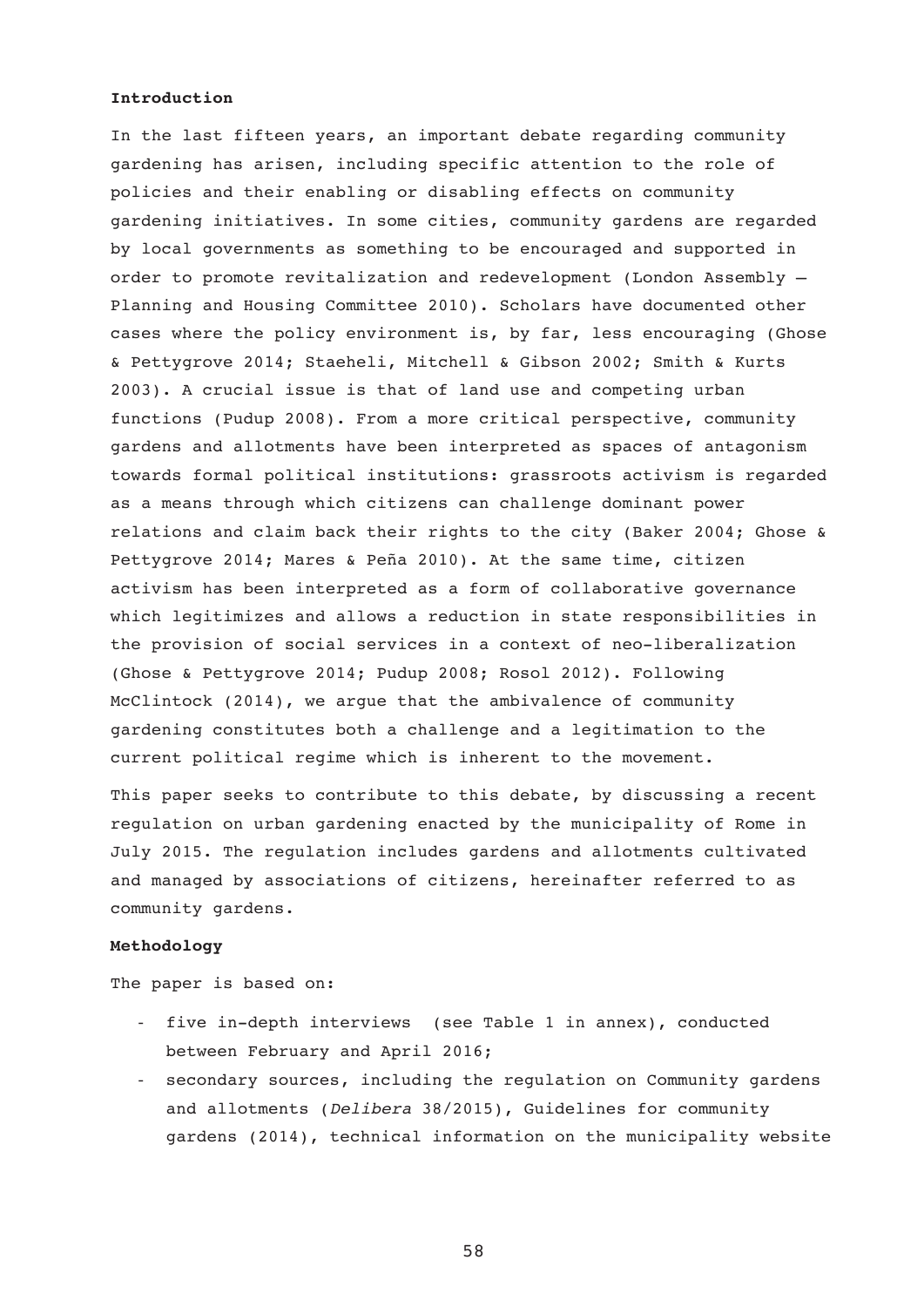(www.comune.roma.it), newspaper articles and communication materials; and

- participation in the closing event of the EU-funded project *Sidigmed*, organized by the municipality of Rome from 8 to 10 April 2016, and including a one-day conference and two days of field visits in pilot community gardens

## **Community Gardening in Rome: Citizens' Initiatives and Political Responses**

Rome is the biggest European municipality in terms of rural land, covering 40% of the municipal territory (Cutrufo 2010). Individual allotments in the city have been active since World War II, while community gardens have a more recent history, tracing back to the second half of the 2000s. The creation of community gardens is driven by very different interests and aims: citizens may be motivated by the idea of producing healthy food, generating social inclusion and participation or responding to the current economic crisis. A common underlying issue in many of the initiatives in Rome is the protection of public areas from urbanization and real estate speculation which are particularly problematic in the city.

The community gardens movement has grown rapidly: since its emergence, some associations have begun cooperating with each other in order to define common rules for the allocation and management of the areas and plots. Common guidelines for community gardens were produced and presented to the City Council in 2014; these guidelines are the basis of the first regulation for community gardens (*Regolamento per l'affidamento in comodato d'uso e per la gestione di aree a verde di proprietà di Roma capitale compatibili con la destinazione a orti/Giardini urbani*), approved by the municipality in July 2015 (Del 38/2015). In the meantime, gardeners associations are taking further steps to institutionalize their dialogue with the municipality, trying to obtain the establishment of a permanent consultative body on issues related to community gardens in order to increase their voice in policy making.

This regulation was not only the result of pressure from activists, but also paralleled by some attempts from the municipality of Rome to promote and regulate community gardens. The municipality first began dealing with urban gardens in the early 2000s. At that time, gardens and allotments were exclusively privately managed and well-diffused,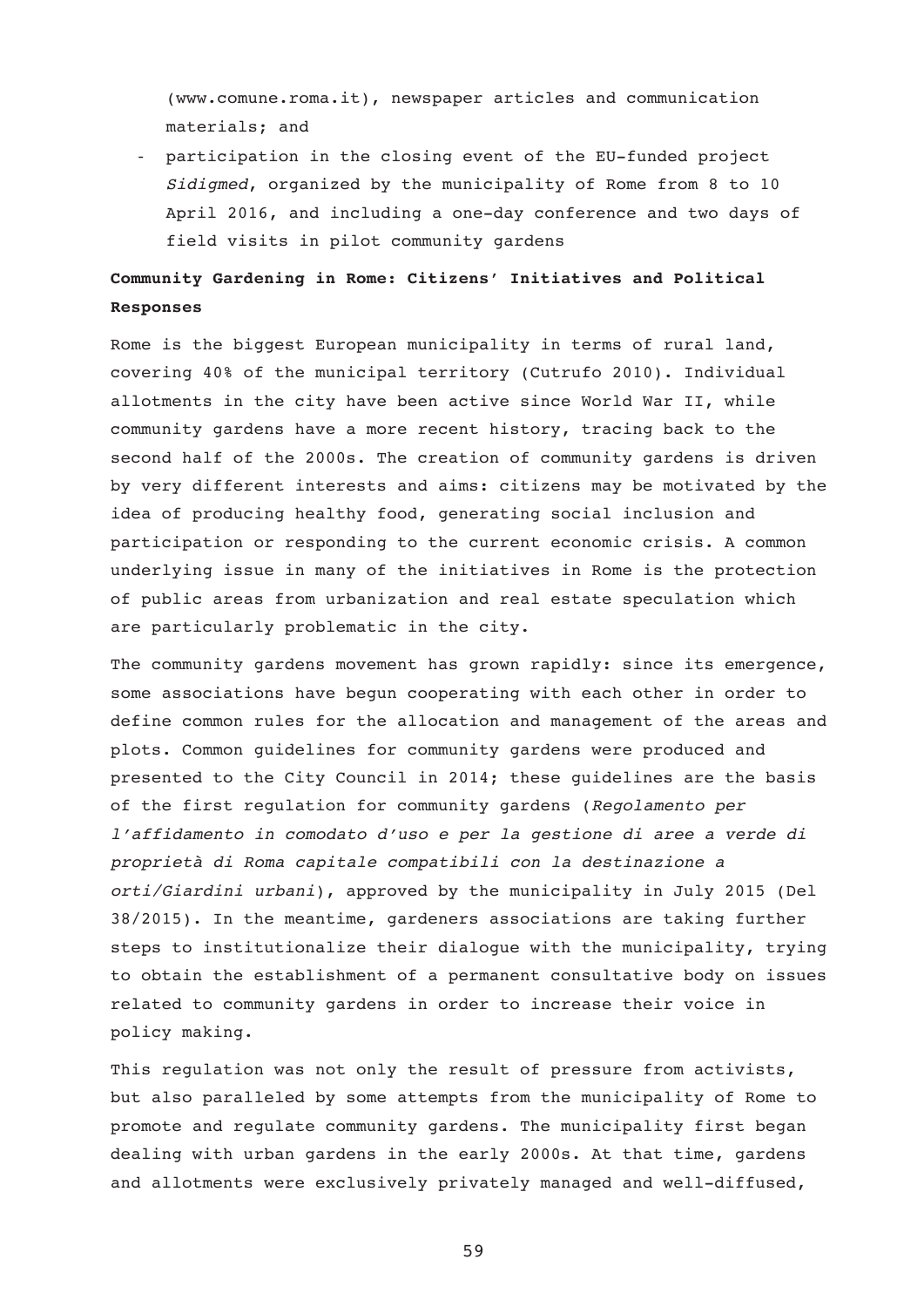and there was a need for the administration to establish common rules, in particular in terms of food quality and working safety. In 2002, the municipality established a Municipal Unit for Urban Gardens and Allotments (*Servizio Orti Urbani*), located in the Department of the Environment, with the aim of mapping existing allotments and defining common rules for their management. The map was prepared in 2006 but never published, while the draft of the regulation began bouncing from one office to another without ever being formally approved.

In the meantime, things were changing both outside and inside the municipality. Externally, as already mentioned, the typology and rationale of urban gardening was rapidly changing so as to include a growing number of community gardens with social and political aims. Internally, in 2008, the right wing Mayor Giovanni Alemanno was elected. The new mayor had an interest in gaining political visibility on a topic – agriculture – traditionally relevant for the right wing electorate. In 2009 he moved the *Servizio Orti Urbani* to the Department of Agriculture; in 2010 the municipality created the first municipal community gardens in *Via della Consolata*, and the "mayor's allotment" was inaugurated in the Campidoglio hill (the official seat of the municipality of Rome), following the example of Michelle Obama's vegetable garden in the U.S. White House. At the same time, during Alemanno's term, the *Servizio Orti Urbani* was downgraded to a simple office in 2009; furthermore, from 2009 to 2012 the office was heavily understaffed and left vacant for some time.

In 2012 a new public official was put in charge of the *Ufficio Orti Urbani*. The office's new staff invested in creating relationships with several associations; in the same year, the municipality assigned a first group of areas for community gardening. Such assignment was done informally, due to the lack of formal regulations. Moreover, the municipality participated in three EU-funded projects on community gardening.<sup>3</sup> These projects offered an important framework for developing a dialogue between the municipality and the city's community gardeners. Consequently, the regulation approved in 2015 is not only an answer to the "bottom-up" pressure of community gardeners' associations, but it is also the result of increasing interest from the municipality. The regulation was drafted by the *Ufficio Orti* 

<sup>&</sup>lt;sup>3</sup> EU'GO (January 2012 - December 2013); Gardeniser (October 2013 - October 2015) and Sidig Med (November 2013 - November 2015, but further extended).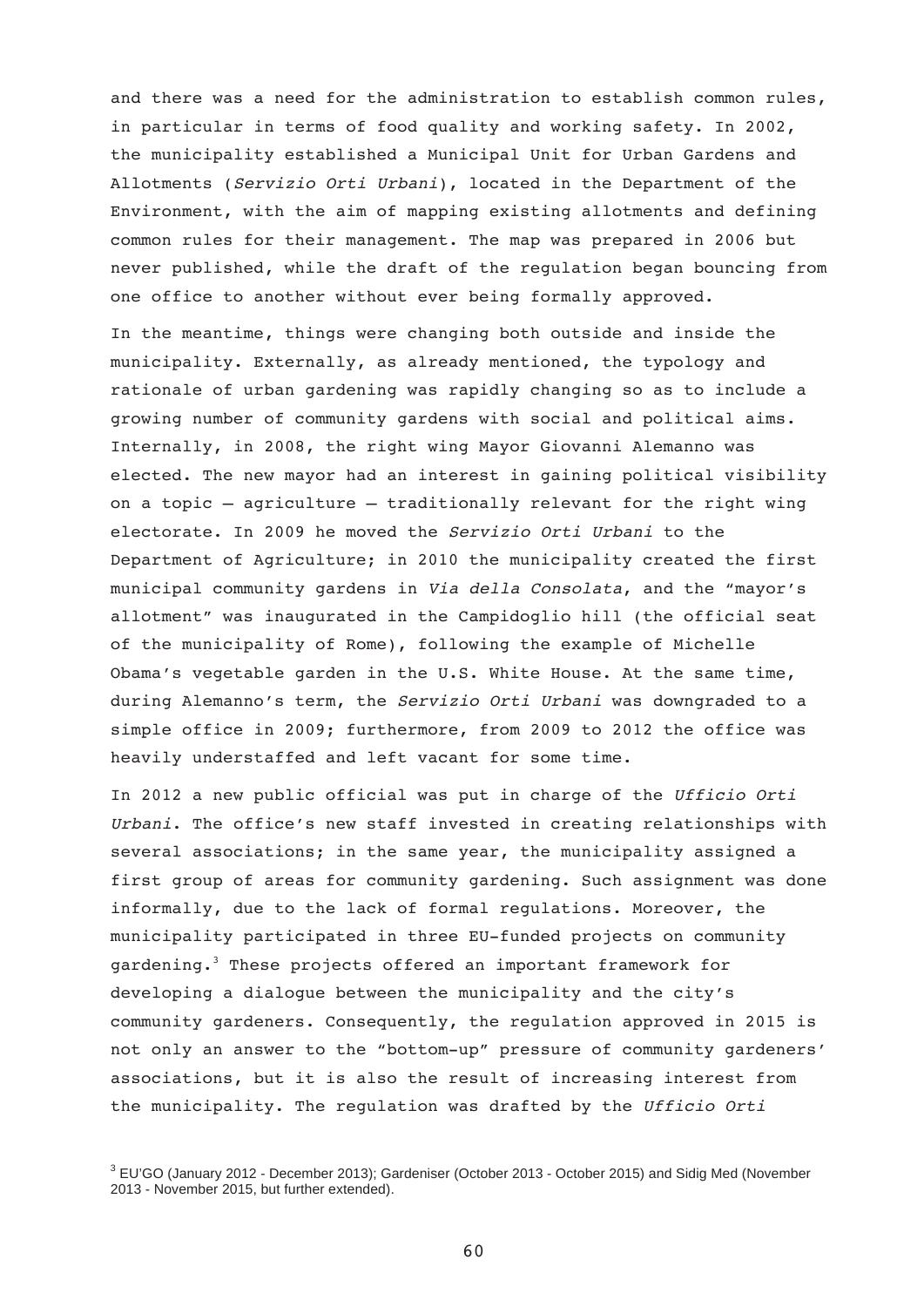*Urbani,* inspired by similar regulations in other European cities, and by the guidelines already produced by the activists in Rome. Furthermore, a process for the consultation of citizens regarding the regulation was established. The regulation discursively frames community gardens as means to protect the environment, fight poverty and social exclusion and educate young people. The regulation establishes that public land will be offered as free community gardens, in coherence with the city's masterplan (Art. 5). Areas can be assigned to associations (with a formal legal status), for a duration of six years (renewable once). The municipality can revoke the assignment at any time, due to "supervening grounds of public interest" (Art. 8). The regulation also includes specific technical rules for the management of community gardens, including an obligation for organic cultivation as well as the need to have direct access to water sources. Moreover, it establishes that community gardens cannot build permanent structures and that produce from the gardens cannot be commercialized (Art. 10). The regulation was approved under the guidance of left wing Mayor Ignazio Marino (elected in June 2013). As with Mayor Alemanno, Marino also "politicized" community gardens, celebrating the approval of the regulation as an important political success.<sup>4</sup> However, the approval was one of the last acts of his administration as Marino resigned in October 2015. Implementing the regulation before his administration left was not possible and it is currently at a standstill.

### **The regulation on community gardening: progress and contradiction**

This section presents the results from the interviews with local stakeholders. In some respects, interviewees agreed that the regulation described above represents a step towards the recognition of the role of community gardening in Rome. Its approval legitimized the existence of community gardens, and was also due to a virtuous encounter between the needs expressed by grassroots initiatives and the municipality.

A thorough evaluation of the approved, yet not implemented, regulation is not possible. However, some problems are already visible within and

 $4$  A video published by mayor Marino in its personal website announcing the approval of the regulation: https://www.facebook.com/ignaziomarino/videos/10153188566539217/. The mayor celebrates Urban Gardens making reference to healthy food and a life close to nature, and he ensures that the regulation will make it easier for citizens to organize urban gardens.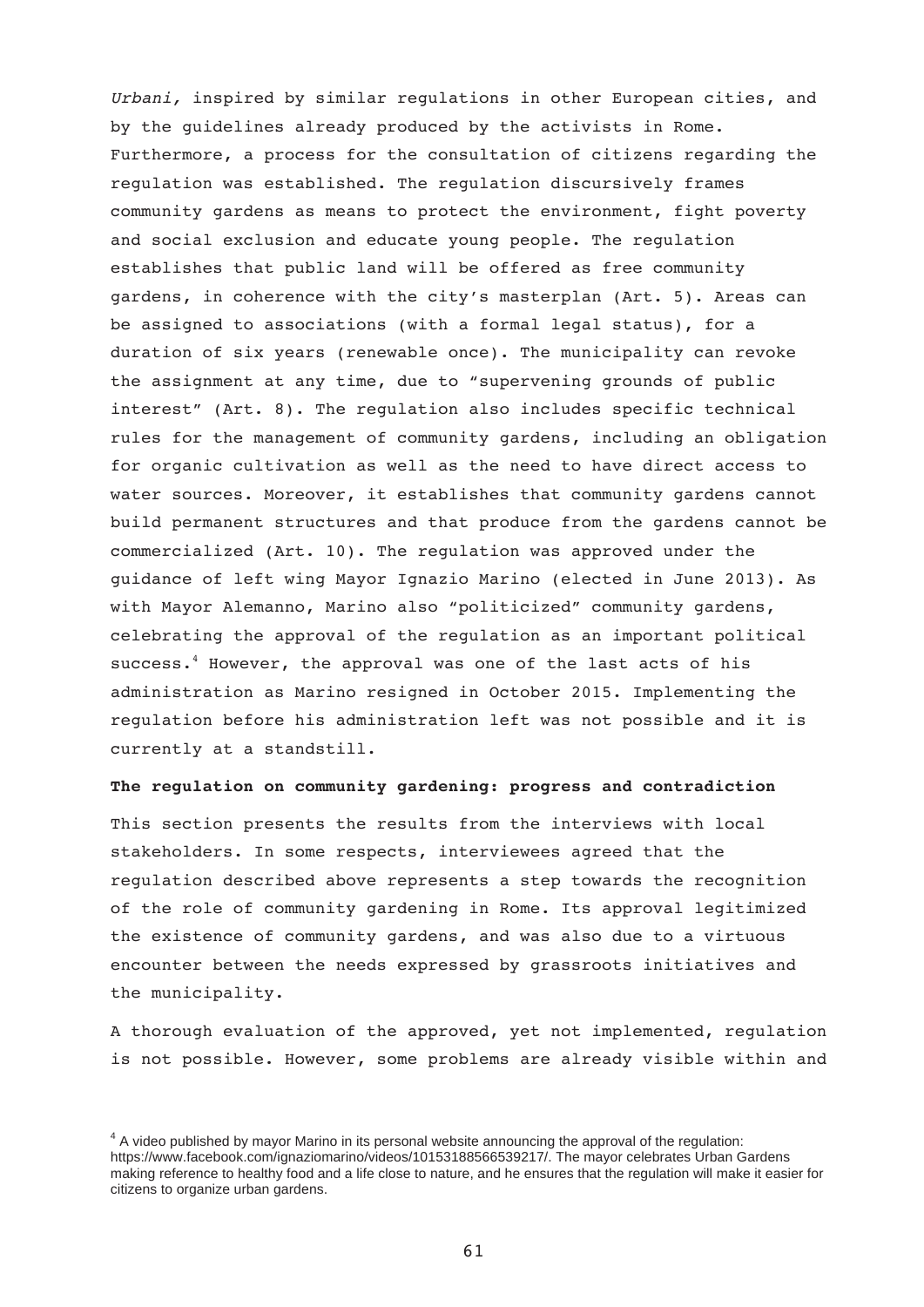beyond the text of the regulation, and these are generating tensions between community gardens and public institutions. Firstly, according to our interviews, meeting some provisions of the regulation is particularly complicated. For example, in order to gain access to the water supply, a specific authorization has to be first approved and issued by other offices of the municipality. Legally obtaining this authorization for direct access to a water supply requires high upfront costs and is very expensive for associations. Considering the overall limited duration of the concession and the risk of revocation on "supervening grounds of public interest", these expenses can hardly be justified. A critical issue raised by several interlocutors is that, according to the regulation (Art. 5), community gardens have to be located in coherence with the city's Masterplan. This provision was especially contested by activists who claim that it was not included in the first draft of the regulation presented for public discussion. Furthermore, they lament this provision because community gardens cannot build permanent structures and, consequently, they claim that there is no necessity to be subjected to the masterplan.

Moreover, access to public information on this issue is almost impossible to obtain. Particularly from the perspective of activists, the main problem with this regulation lies "outside" the actual text, and has to do with the lack of transparency in managing green areas in the city. While other cities have detailed and open access information about the "green" destination of some areas, this does not happen in Rome. Some of our interviewees perceived this as being due to the critical relevance of this information in a city where real estate is the one of the most remunerative economic activities, and where real estate developers have an extremely powerful lobby. This lack of transparency makes obtaining legal assignment for land extremely difficult, if not near impossible, for many of the existing community gardens because it makes it very difficult for the associations to understand where it is possible for them to create community gardens, if the places they occupied de facto could actually be occupied and if, ultimately, the implementation of the regulation will strengthen or constrain their activity.

Finally, according to many interviewees, the specific problems related to community gardens, and the regulation of 2015, are further exacerbated by general inefficiencies and internal tensions at the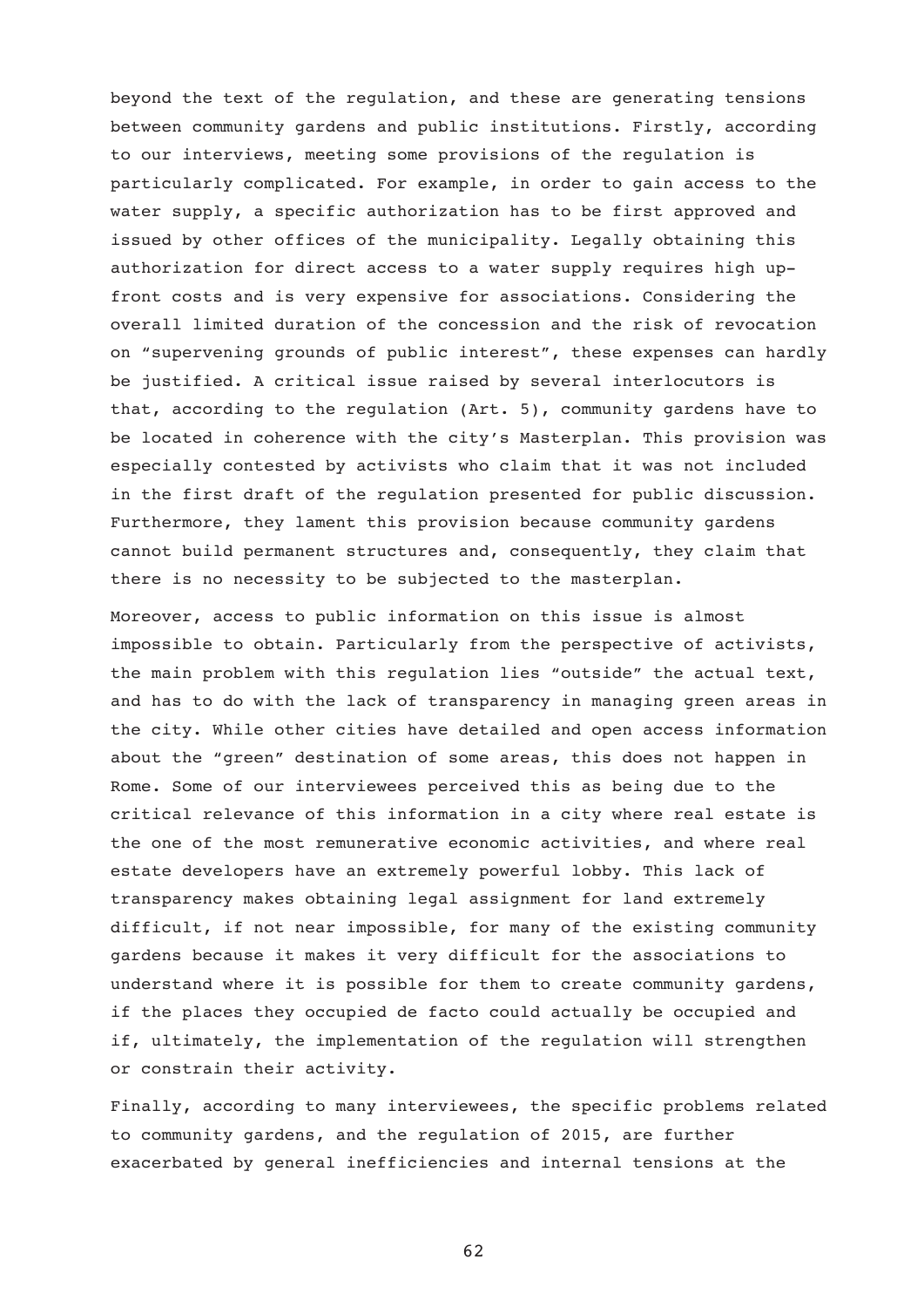municipal level. The municipality of Rome is divided into 15 sub-urban districts - each with its own President, Council and administrative structure - that often claim a lack of adequate resources and capacities to fulfill their responsibilities. These internal tensions among different levels of governance affect citizens and associations, making it difficult to identify the right interlocutors and, in many cases, extending the time needed for any process. Further tensions often exist between the political and administrative levels of the municipality. On paper, technical offices work as bridges between associations and the political level but there are also cases of internal tensions between the political (which mainly pursues visibility and political returns) and the technical (that is more embedded in the associations' needs and vision).

## **Conclusions**

The analysis presented in the paper shows that the municipality of Rome promotes community gardening, in particular in terms of political discourse. Both Mayor Alemanno and Mayor Marino, despite the differences in their political background, emphasized the relevance of community gardening for the production of healthy food, for saving money, for re-establishing a relationship with nature and for the promotion of social inclusion and participation. As a consequence, the two mayors encouraged the spread of community gardening in the city through several acts: the empowerment of the *Ufficio Orti Urbani*, the establishment of municipality allotments, the "informal" assignment of green abandoned spaces to citizens for community gardening and, finally, the approval of a formal regulation on community gardening which was requested by local associations and activists in order to be formally recognized as stakeholders in the public sphere. The regulation was presented by Mayor Marino as a crucial document that was going to make it easier and safer for citizens to actually do community gardening.

At the same time, the analysis of the regulation sheds light on the mechanisms of control and limitation that it contains. The accomplishment of some provisions is particularly complicated, or discouraging to citizens who need to invest time and money in creating a community garden. A specific case is related to the masterplan which clearly clashes with a lack of transparency that characterizes Rome in the management of green areas. Overall, according to local activists,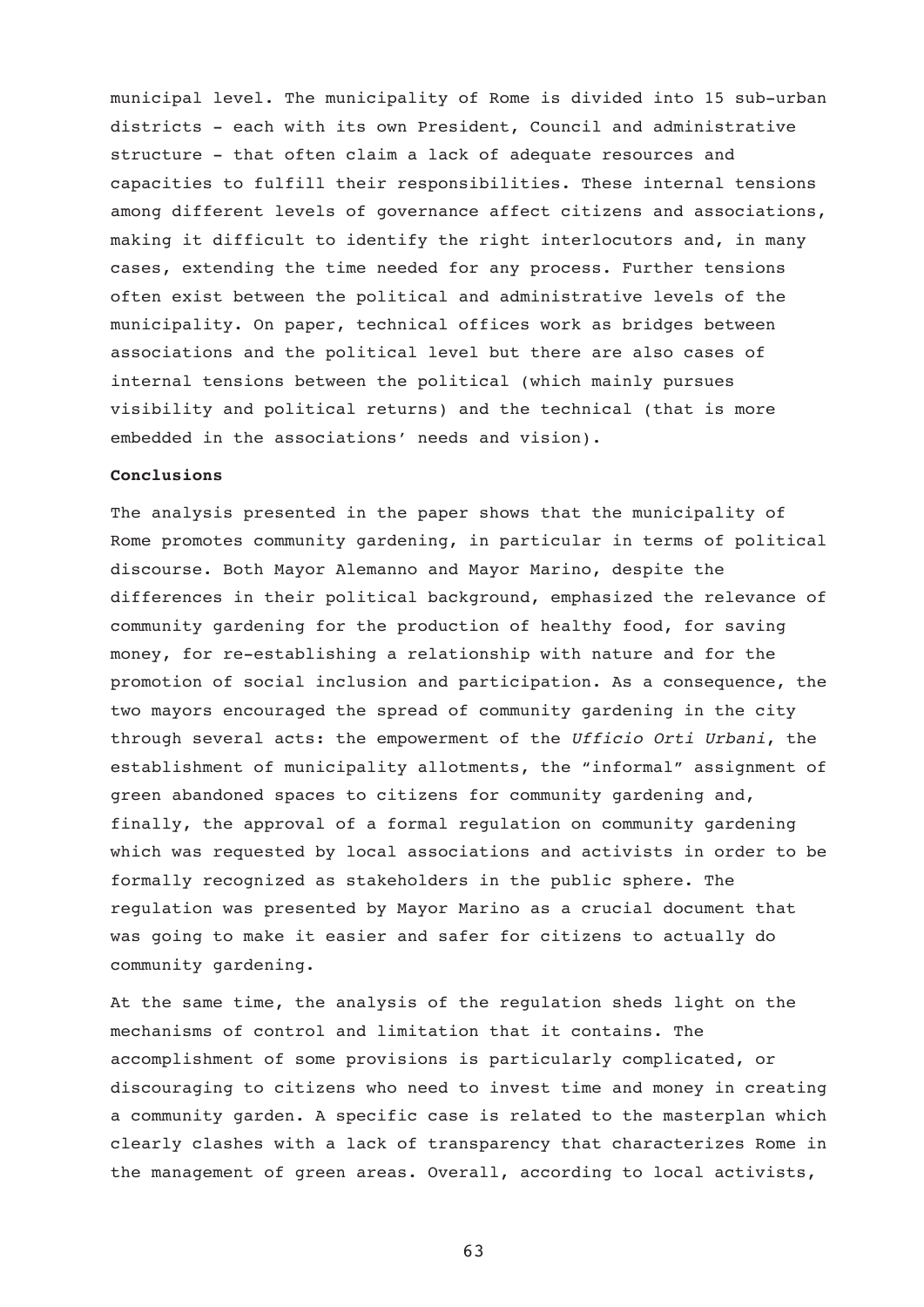some of the provisions included in the regulation represent a threat to the survival of community gardening in the city –paradoxical for a regulation presented as an instrument for the diffusion of these kinds of practices.

The peculiar situation of this regulation can be partially ascribed to the level of bureaucracy and complexity in the city of Rome, but, in a wider perspective, we think it reflects the ambiguities inherent to community gardening. As mentioned in the introduction, one of the main contradictions related to the role community gardens play in cities of the global North is between interpreting them as a way for citizens to challenge the dominant power relations and claim rights to the city or, conversely, as forms of collaborative government used to reduce state responsibilities in social service provision in a context of neo-liberalization. These two apparently conflicting interpretations often coexist in the politics and practices of community gardening, producing ambiguous and ambivalent effects. In the case of Rome, on the one hand, the municipality sincerely wishes to support community gardening for its social, economic and environmental benefits and for its capacity to regenerate relevant portions of the city with no cost to the public. On the other hand, the "right to the city" implicitly (or explicitly) claimed by community gardeners has to be controlled and limited, in particular, when it comes to the management of green areas in a city where the real estate development lobby is particularly powerful and influential.

### **Acknowledgement**

We acknowledge the financial support of the  $7<sup>th</sup>$  Framework Programme Project TESS – Towards European Societal Sustainability, Grant Agreement No. 603705

## **References**

Baker, L., 2004, 'Tending cultural landscapes and food citizenship in Toronto's community gardens', *Geographical Review* 94(3), 305-325. Cutrufo, M., 2010, *La Quarta Capitale*, Cangemi editore, Rome. Ghose, R. & Pettygrove, M., 2014, 'Urban Community Gardens as Spaces of Citizenship', *Antipode* 46(4), 1-21.